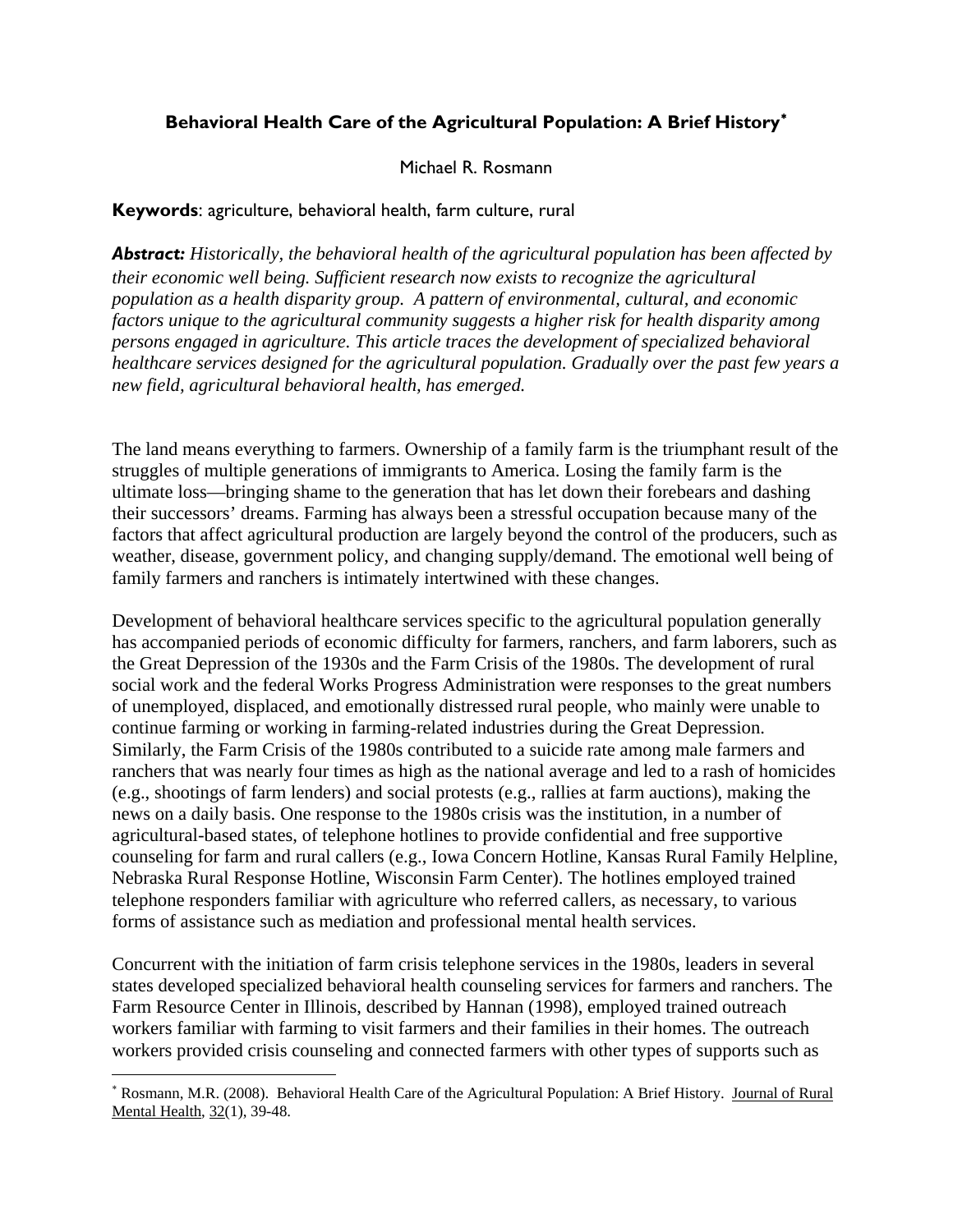legal assistance and financial advice. The University of Wisconsin Extension offered stress management workshops, farm family communication seminars, intergenerational farm transfer sessions, and organized farm family support groups (Williams, 1998). Section 1440 of the Food Security Act of 1985, as amended in the 1987 Farm Crisis Recovery Act, enabled eight states (i.e., Iowa, Kansas, Mississippi, Missouri, Nebraska, North Dakota, Oklahoma, and Rhode Island) to provide a variety of crisis services to farmers and their families (Rosmann, 1993). Some states employed trained outreach workers and community educators familiar with agriculture to offer crisis counseling at farmers' homes and in community workshops. Other states made professional counseling and/or job retraining available. Barrett (1987) described many of the mental health and social programs that began in response to the Farm Crisis of the 1980s in her book, *Mending a Broken Heartland: Community Response to the Farm Crisis*.

The National Association for Rural Mental Health (NARMH) evolved from a summer study program on rural mental health at the University of Wisconsin–Madison, which was established in 1973 by Victor I. Howery through the University of Wisconsin Extension with support from the National Institute of Mental Health (NIMH). NARMH brought together professional mental health and addictions providers, state and federal healthcare planners, clergy, employees of state university extension programs, and other persons interested in the behavioral health of rural populations. The NARMH annual conferences and its publications—*Rural Community Mental Health* (now the *Journal of Rural Mental Health*); *Party-Line;* and position papers—served as forums for discussions and exchanges of information among persons concerned about the behavioral healthcare of agricultural producers, workers, and their families.

University Extension staffs in agricultural states also were instrumental in the provision of behavioral health responses to the Farm Crisis. State extension staffs in agricultural states organized farm crisis workshops, offered farm financial analyses (e.g., FINPAK, a farm business analysis program; CHAPS, a cowherd analysis program system; and SWAP, a swineherd analysis program), distributed literature, and instigated economic development efforts to improve the financial circumstance of agricultural populations and their communities.

The Farm Crisis of the 1980s also boosted the development of agricultural occupational safety and health programs throughout the country as well as the field of agromedicine (Donham & Thelin, 2006). The National Farm Medicine Center at Marshfield, Wisconsin, was established in 1988 and the North American Agromedicine Consortium was founded that same year. Two new journals, *Journal of Agricultural Safety and Health* and the *Journal of Agromedicine*, were initiated in the early 1990s. University-based research and training programs in agricultural medicine and health sprang up in agricultural areas around the country. A number of nonuniversity-based agricultural safety and health programs and organizations (e.g., AgriSafe Network, Farm Safety 4 Just Kids, and AgrAbility) formed to prevent farming-related injuries, illnesses and fatalities, and to rehabilitate injured farm people. Behavioral health components were included, but behavioral health perils did not receive the financial support or research that agromedicine received. Behavioral healthcare of the agricultural population was—and still is the least understood and least funded component of agricultural occupational safety and health.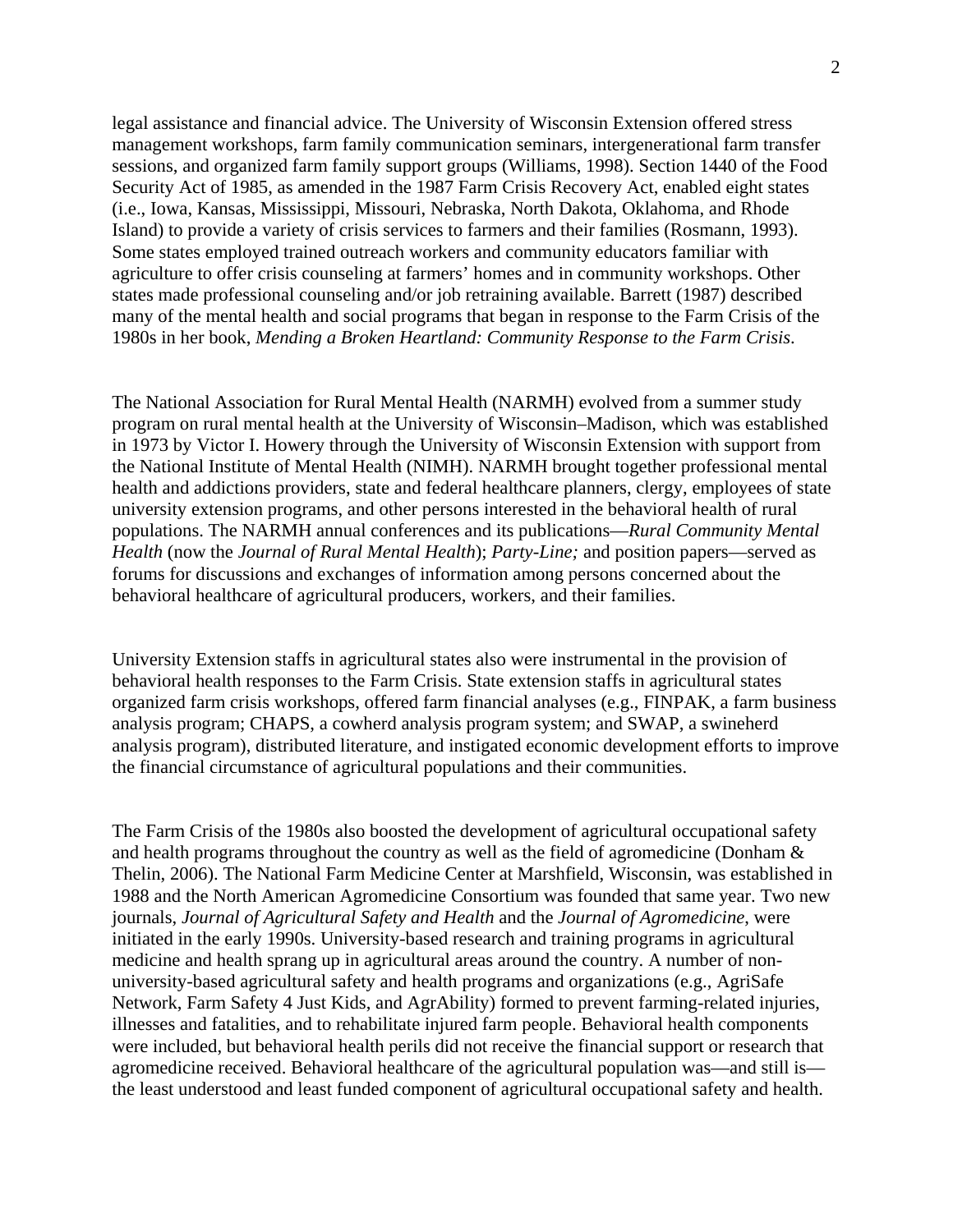The field of agricultural behavioral health is emerging slowly, however. Agricultural behavioral health practices are now integrated into the roles of AgriSafe nurses who operate specialized agricultural health clinics in the eleven states that comprise the AgriSafe Network. Other work is occurring at the Texas A&M University and at Colorado State University to define essential training for agricultural behavioral health therapists (Peterson, 2007). The Sowing the Seeds of Hope Program was designed and initiated in 1999 by the Wisconsin Office of Rural Health and the Wisconsin Primary Healthcare Association to respond to the behavioral healthcare needs of farm families in seven states (Iowa, Kansas, Minnesota, Nebraska, North Dakota, South Dakota, and Wisconsin). Since 2001, AgriWellness, Inc., a nonprofit organization, has administered the Sowing the Seeds of Hope Program and broadened the range of behavioral health supports, especially following disasters. The Sowing the Seeds of Hope Program uses telephone hotlines in the seven states to link farm and ranch callers with a variety of supports and professional behavioral health services. This program was named as a best practice model in *Rural Healthy People 2010: A Companion Document to Healthy People 2010* (Gamm, Hutchison, Dabney, & Dorsey, 2003) and cited in the National Rural Health Association compendium of model programs, *Hope in the Face of Challenge: Innovations in Rural Healthcare* (Rowley, 2004). Three recently published books about agricultural healthcare include chapters devoted to the behavioral health of the agricultural population: *Agricultural Medicine: Occupational and Environmental Health for the Health Professions* (Donham & Thelin, 2006); *Agricultural Medicine: A Practical Guide* (Lessenger, 2006), which includes a chapter by Hovey and Seligman entitled "The Mental Health of Agricultural Workers"); and *Partners in Agricultural Health* (Duerst, 2003), including a chapter by Rosmann entitled "Agricultural Behavioral Health: In Critical Need." A biannual conference, "The Clock is Ticking for Rural America: A Behavioral Health and Safety Conference," has convened three times (see www.agriwellness.org). It succeeds in bringing together professionals, state and federal planners, researchers, and behavioral healthcare consumers from around the United States and several foreign countries.

Factors that hamper the effective delivery of behavioral health services to the agricultural population are changing slowly. Farm people tend to be self-reliant and avoid seeking behavioral healthcare even when needed (Hoyt, Conger, Valde & Weihs, 1997; Rost, Smith, & Taylor, 1993; Roy, 2001). Lack of agricultural behavioral healthcare providers in rural areas who understand the culture of people engaged in farming and ranching is a serious contributing factor (Eberhardt, Ingram, Makuc, Pamuk, Freid, Harper**,** et al, 2001; Hartley, Bird, & Dempsey, 1999; Hartley, Ziller, Loux, Gale, Lambert & Yousefian, 2007). Difficulty affording adequate healthcare insurance adversely impacts the agricultural population. This is especially a problem among younger farmers, farmers who do not qualify for Medicare, racial and ethnic minorities, or persons who do not have outside employers to provide health insurance (University of Wisconsin, 2002; Ricketts, 2004; Gamm, 2004; Lottero, Pryor, Rukavina, Prottas, & Knudson, 2007). The Access Project (Lottero et al., 2007) found that about 20 percent of their farm and ranch respondents in seven states had outstanding debt resulting from medical bills. These factors, when combined, led Hartley (2004) to conclude that the rural agricultural population should be recognized as a health disparity group because a pattern of environmental, cultural,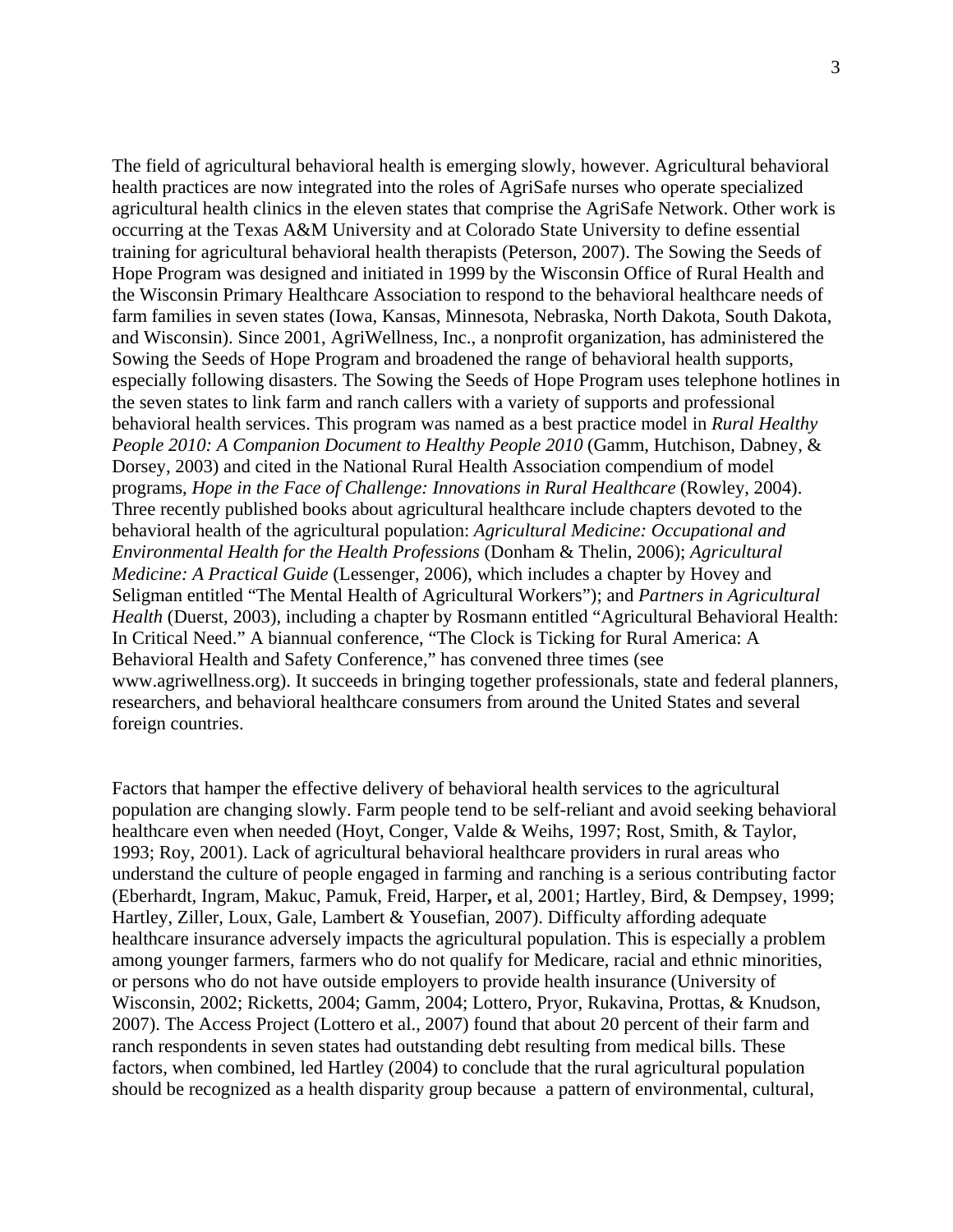and economic factors exists that is unique to the agricultural community and that leads to a higher risk for health problems while reducing access to healthcare services, especially behavioral healthcare.

Specific research attention is beginning to be paid to the behavioral health of the agricultural population. To illustrate, one of the best established research findings is the connection between cholinesterase-inhibiting pesticides, such as organophosphates and carbamates, and depressive behavior, including suicide (Keifer & Firestone, 2007; Reigart & Roberts, 1999; Stallones, 2007). Research documents behavioral health conditions of samples of farmers (e.g., DeArmond, Stallones, Chen, & Sintek, 2006; McSparron, 2005; Rosmann & Delworth, 1990), ranchers (e.g., Carson, Araquistain, Ide, Quoss, & Weigel, 1994), and migrant farm workers (e.g., Hovey & Magaña 2000). These studies generally report links between economic stress and compromised behavioral health. There are no nationwide comprehensive evaluations of the behavioral health of the agricultural population. Most comprehensive evaluations (e.g., Hartley, 2007, Mojtabai, 2005, 2006; Singh & Siahpush, 2002) include agricultural people in the larger rural populations. The surveys point to specific enhanced behavioral health risks of the agricultural subset, such as stress-related mental health conditions and including suicide. Indeed, the suicide rate of male farmers is about twice that of males in general (Gunderson, Donner, Nashold, Salkowicz, Sperry & Wittman, 1993).

Together, the research findings based on agricultural population samples and available trends from comprehensive evaluations of rural people in which the agricultural population is embedded, suggest that farmers and ranchers are relatively free of long-term debilitating behavioral health conditions, such as schizophrenia, personality disorders, and chronic addictions. Persons with serious chronic behavioral health issues usually are not able to farm successfully and have been gradually eliminated from the farm population over multiple generations. About two thirds of the agricultural population in the United States are well functioning persons whose behavioral health waxes and wanes in response to the amount of stress they experience. The other third exhibit one or more serious behavioral health conditions such as depression and/or substance addiction. Long-term exposure to multiple stressors wears down coping capacities and results in a build-up of difficulties. The types of difficulties manifested by the agricultural population include the following, listed in the order of their frequency of occurrence: breakdown of interpersonal relationships (divorce, parent-child problems, and abusive relationships), adjustment disorders that are time-limited and recede when stress remits, depression, anxiety, and addictive disorders. Substance abuse often accompanies mental health conditions as a co-occurring disorder. All these problems usually respond well to therapeutic interventions, such as counseling, psychotropic medication, and other forms of social support. Culturally appropriate services enhance positive treatment outcomes. Specific ethnic minorities, such as rural Hispanic males, and persons who lack adequate social support networks are particularly likely to exhibit behavioral health conditions. As might be expected, the risk of psychological injuries, especially suicide, is similar to the risk of physical health injuries and illnesses: the chances of these undesired events increases with age, economic stress, and exposure to too many distressing events at once. If there is a general conclusion that can be reached, it is that there is a somewhat enhanced likelihood that the agricultural population will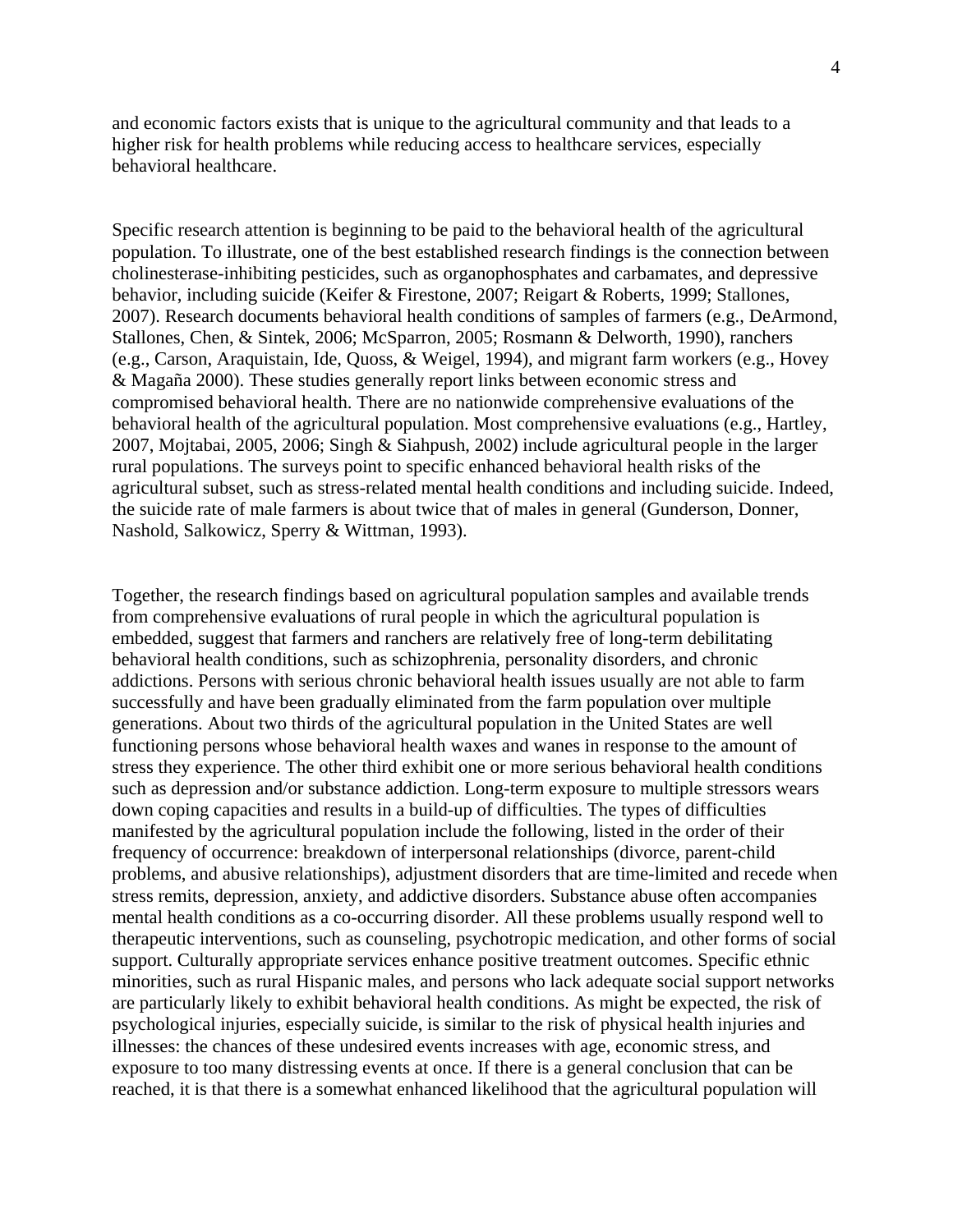experience greater behavioral health perils in comparison to the nonagricultural population. Thus, culturally appropriate behavioral health supports are needed for the agricultural population.

#### **Conclusion**

Where is the field of agricultural behavioral health headed? A number of directions appear to be emerging. First, there is momentum to develop a culturally competent agricultural behavioral healthcare workforce. Recently, Madsen (2007) and Swanson (2007) wrote editorials that called for specialized training of agricultural safety and health professionals, including behavioral health therapists. As yet, there are no graduate schools training agricultural behavioral health therapists or even a textbook or curriculum in the field, but efforts by the AgriSafe Network and the Cooperative Extension programs at Texas A&M University and Colorado State University are moving in that direction. The Saskatchewan Farm Stress Unit and the Manitoba Farm and Rural Stress Line have developed extensive manuals to train their telephone responders how to appropriately respond to calls from the agricultural and rural populations in their respective provinces. AgriWellness, Inc. is working to compile a textbook and curriculum in agricultural behavioral health. It has been suggested that a National Center for Agricultural Behavioral Health should be created to conduct research and train professional providers of agricultural mental health services (Rosmann, 2002). These efforts blend with a federal initiative by the Substance Abuse and Mental Health Services Administration to develop a culturally competent behavioral health workforce.

Second, there appears to be developing recognition that the agricultural population is a health disparity group that warrants access to affordable, culturally appropriate behavioral healthcare services that are accessible at times and places conducive to their use (Peterson, 2007; Peck, 2005). The 2007 Farm Bill authorizes a Farm and Ranch Stress Assistance Network, which will function like an Employee Assistance Plan for the agricultural population (Rosmann, 2007). When implemented, the agricultural population nationwide will be able to access services by calling statewide toll-free telephone hotlines operating 24/7. The hotlines will arrange for several free outpatient mental health and/or addictions treatment sessions with a trained agricultural behavioral health specialist. This provision signals a philosophical shift in the United States Department of Agriculture to include care of agricultural producers themselves as well as the resources used in agriculture and crop subsidization.

A third trend is the development of research proposals to examine agricultural behavioral health as an evidence-based best practice. One study is underway at AgriWellness, Inc., with assistance from the University of Iowa and Iowa State University, to undertake a comprehensive evaluation of farm crisis services consisting of a telephone hotline that can connect callers with follow-up behavioral health services.

Agricultural behavioral health's future is promising.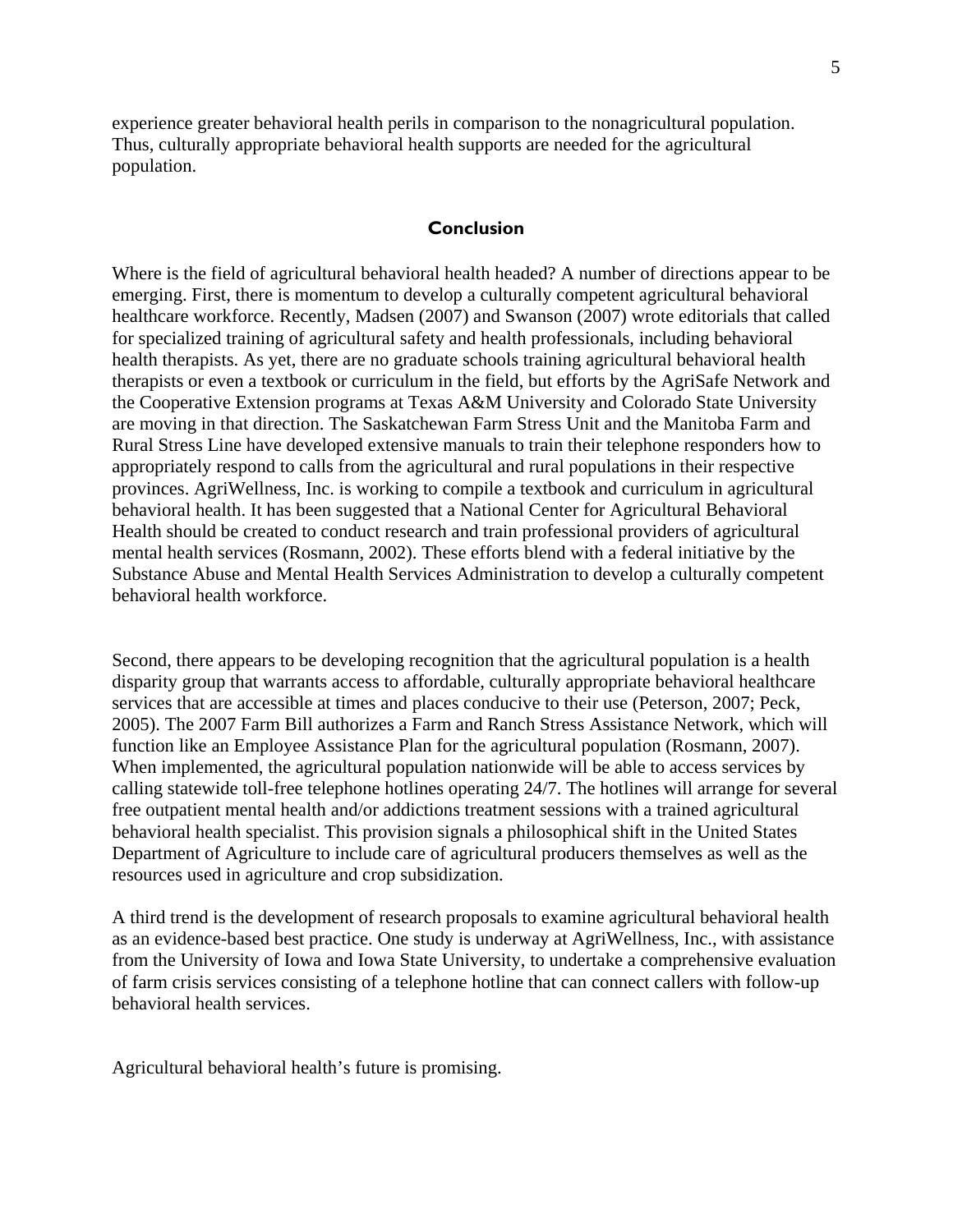#### **References**

Barrett, J. (1987). *Mending a broken heartland: Community response to the farm crisis*. Alexandria, VA: Capitol Publications.

Carson, D.K., Araquistain, M., Ide, B., Quoss, B. & Weigel, R. (1994). Stress, strain and heartiness as predictors of adaptation in farm and ranch families. *Journal of Child and Family Studies, 3*(2), 157-174.

DeArmond, S.E., Stallones, L., Chen, P.Y., & Sintek, E.E. (2006). Depression and somatic symptoms within the farming community. *Journal of Agricultural Safety and Health, 12*(1), 5-15.

Donham, K. J., & Thelin, A. (2006). *Agricultural medicine: Occupational and environmental health for the health professions*. Oxford, UK: Blackwell Publishing.

Duerst, B., (Ed.) (2003). *Partners in agricultural health*. Madison, WI: Wisconsin Office of Rural Health.

Eberhardt, M.S., Ingram, D.D., Makuc, D.M., Pamuk, E.R, Freid, V.M, Harper, S.B., et al. (2001). Urban and rural health chartbook. Hyattsville, MD: National Center for Health Statistics.

Gamm, L.D. (2004). Mental health and substance abuse services among rural minorities. *Journal of Rural Health, 20*(3), 210-220.

Gamm, L.D., Hutchison, L.L., Dabney, B.J., & Dorsey, A.M. (Eds.). (2003). *Rural healthy people 2010: A companion document to healthy people 2010*. College Station, TX: Texas A&M University System Health Science Center, School of Rural Public Health, Southwest Rural Health Research Center.

Gunderson, P., Donner, B., Nashold, R., Salkowicz, L., Sperry, S., & Wittman, B. (1993). The epidemiology of suicide among farm residents or workers in five north-central states, 1980-1988. *American Journal of Preventive Medicine, 9*, 26-32.

Hannan, R. (1998). Stress: "Country style" Illinois response to the farm crisis. *Rural Community Mental Health, 24*(4), 15-17.

Hartley, D. (2004). Rural health disparities, population health, and rural culture. *America Journal of Public Health, 94*(10), 1675-1678.

Hartley, D. (2007). *Substance abuse among rural youth*. University of Southern Maine, Muskie School of Public Service Research and Policy Brief, Maine Rural Health Research Center. Retrieved May 30, 2008, from [http://muskie.usm.maine.edu/ihp/ruralhealth.](http://muskie.usm.maine.edu/ihp/ruralhealth)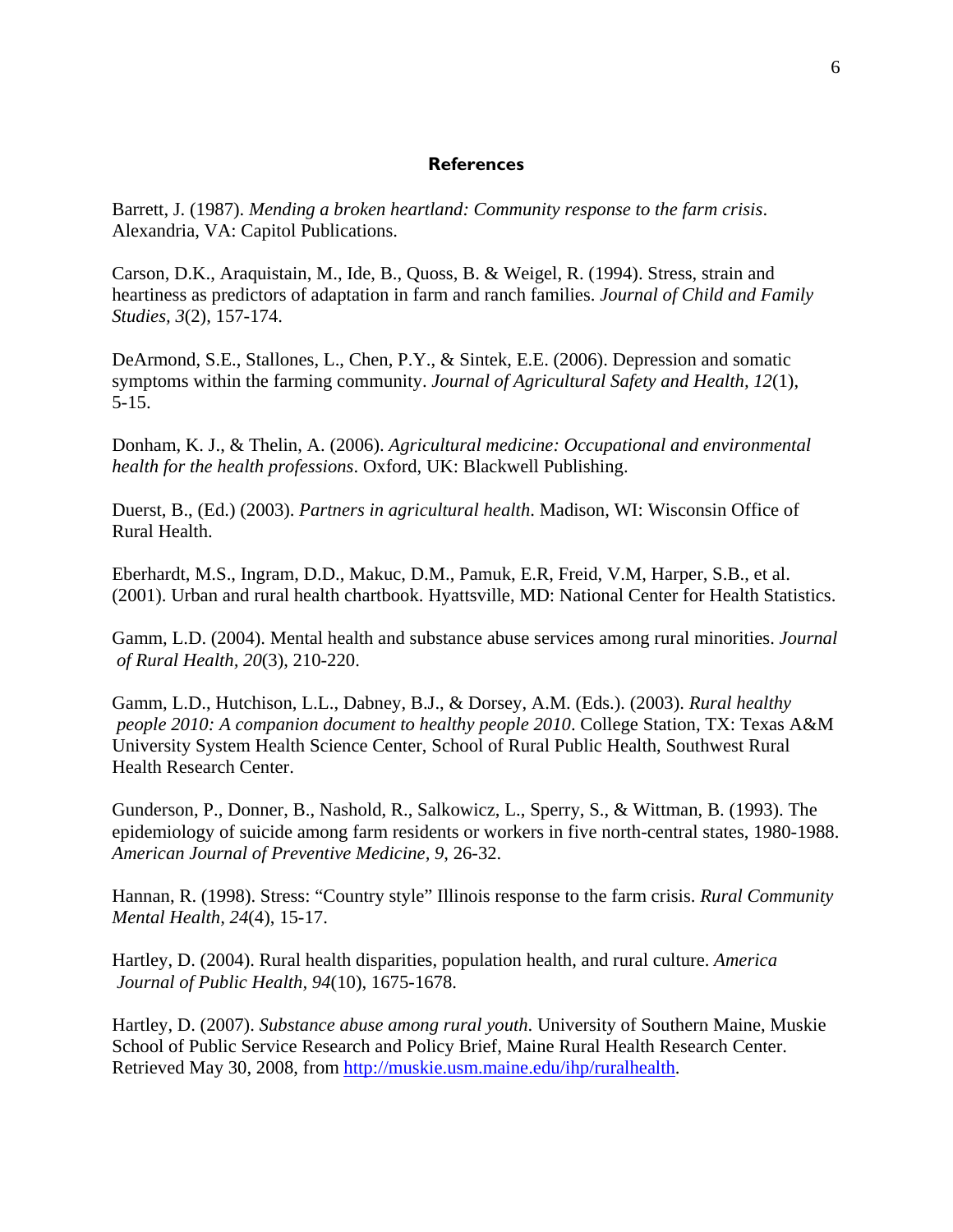Hartley, D., Bird, D.C., & Dempsey, P. (1999). Rural mental health and substance abuse. In T. C. Ricketts, III (Ed.), *Rural Health in the United States* (pp. 159-178). New York: Oxford University Press.

Hartley, D., Ziller, E.C., Loux, S.L., Gale, J.A., Lambert, D., & Yousefian, A.E. (2007). Use of critical access hospital emergency rooms by patients with mental health symptoms. *Journal of Rural Health, 23*(2), 108-115.

Hovey, J.D., & Seligman, L.D. (2006). The mental health of agricultural workers. In J. E. Lessenger (Ed.), *Agricultural Medicine: A Practical Guide* (pp. 282-299). New York: Springer.

Hovey, J.D., & Magaña, C. (2000). Acculturative stress, anxiety, and depression among Mexican immigrant farm workers in the Midwest United States. *Journal of Immigrant Health, 2*, 119-131.

Hoyt, D.R., Conger, R.D., Valde, J.G., & Weihs, K. (1997). Psychological distress and help seeking in rural America. *American Journal of Community Psychology, 25*, 449-470.

Keifer, M.C., & Firestone, J. (2007). Neurotoxicity of pesticides. *Journal of Agromedicine, 12*(1), 17-25.

Lessenger, J.E. (Ed.). (2006). *Agricultural medicine: A practical guide*. New York: Springer.

Lottero, B., Pryor, C., Rukavina, M., Prottas, J., & Knudson, A., (2007). 2007 health insurance survey of farm and ranch operators. *The Access Project*, Issue Brief No. 1, Retrieved May 30,\ 2008, from [http://www.accessproject.org.](http://www.accessproject.org/)

Madsen, M.D. (2007). Impact agricultural safety and health: Know producers, know agriculture, and engage in a professional community of practice. *Journal of Agricultural Safety and Health, 13*(2), 115-116.

McSparron, W. (2005). *Depression and help-seeking behavior of North Dakota farmers: The impact of the farm crisis*. Paper presented at the second biennial conference: The Clock Is Ticking for Rural America: A Behavioral Health and Safety Conference. Retrieved May 30, 2008, from [http://www.agriwellness.org/ConfHandouts\\_2005.htm.](http://www.agriwellness.org/ConfHandouts_2005.htm)

Mojtabai, R. (2005). Trends in contacts with mental health professionals and cost barriers to mental health care among adults with significant psychological distress in the United States: 1997-2002. *American Journal of Public Health*, *95*(11): 2009-2014.

Mojtabai, R. (2006). Significant psychological distress contacts with mental health professionals: Mojtabai responds [comment/reply]. *American Journal of Public Health, 96*(6): 954-955.

Peck, C. (2005). Why should behavioral healthcare be offered to the U.S. agricultural population? *AgriWellness Partners, 1*(11) from [http://www.agriwellness.org/Newsletters/AWPartners2005/AWPartners\\_Vol\\_1No11.pdf.](http://www.agriwellness.org/Newsletters/AWPartners2005/AWPartners_Vol_1No11.pdf) Peterson, R. (2007). Agricultural behavioral health: Progress and challenges. Keynote address at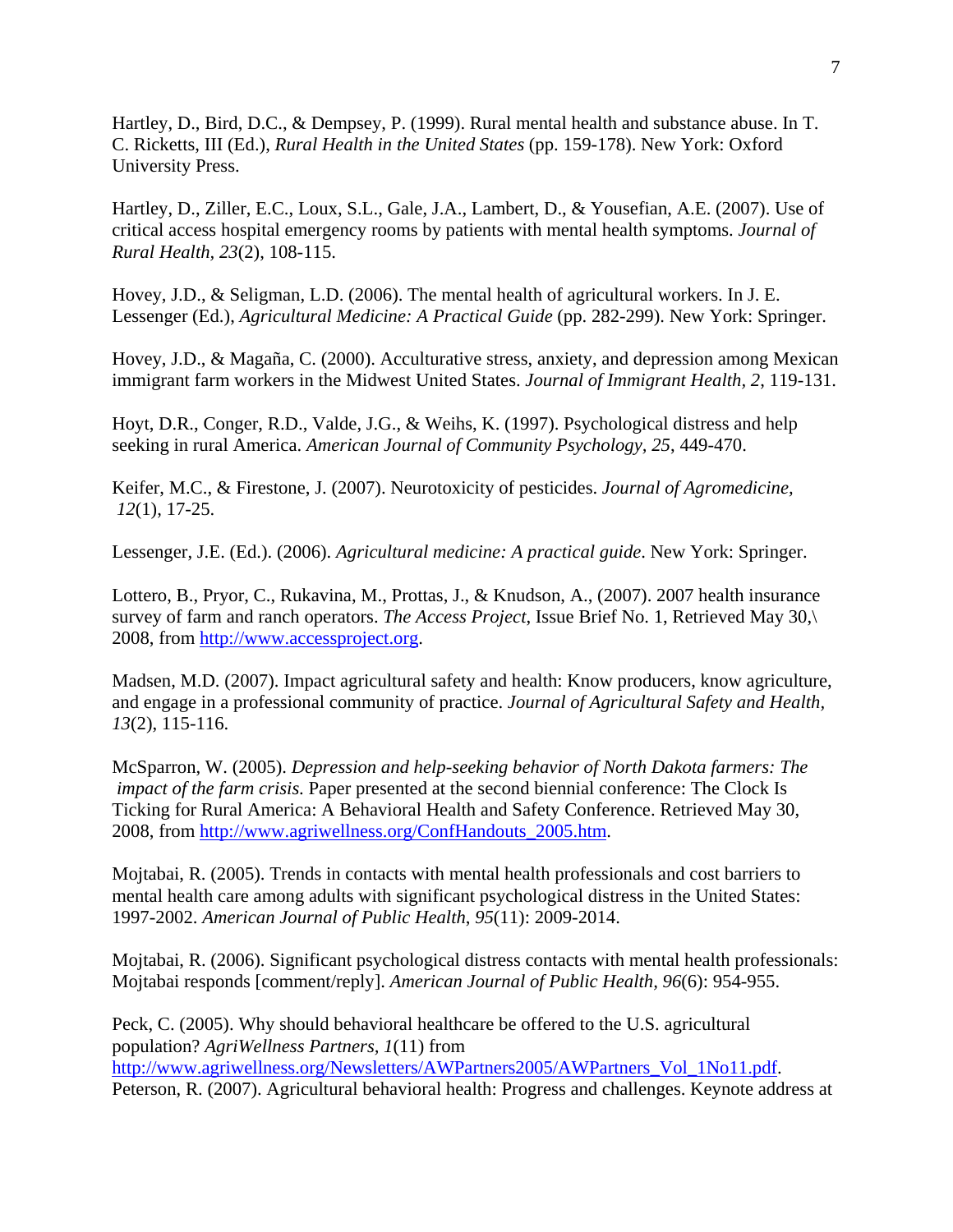the third biennial the Clock is Ticking for Rural America: A Behavioral Health and Safety Conference, Sioux Falls, SD from [http://www.agriwellness.org](http://www.agriwellness.org/).

Reigart, J.R., & Roberts, J.R. (1999). *Recognition and management of pesticide poisonings* (5th Ed). Washington, D.C.: Environmental Protection Agency from [http://www.epa.gov/pesticides/safety/healthcare/handbook/handbook.pdf.](http://www.epa.gov/pesticides/safety/healthcare/handbook/handbook.pdf)

Ricketts, T.C. (2004). Arguing for rural health in Medicare: A progressive rhetoric for rural America. *The Journal of Rural Health, 20*(1), 43-51.

Rosmann, M.R. (1993). Building linkages between mental health systems and paraprofessionals. Paper presented at the 1993 conference of the National Association for Rural Mental Health, Lincoln, NE, from [info@agriwellness.org](mailto:info@agriwellness.org).

Rosmann, M.R. (2002). Guest editorial: Agricultural behavioral health. *Journal of Agricultural Safety and Health, 8*(4), 347-348.

Rosmann, M.R. (2003). Agricultural behavioral health: In critical need. In B. Duerst (Ed.), *Partners in agricultural health* (Module V). Madison, WI: Wisconsin Office of Rural Health.

Rosmann, M.R. (2007). Farm bill should emphasize health, safety. *Iowa Farmer Today*, June 30, 2007, 2, from http://www.iowafarmertoday.com/articles/2007/06/29/letters\_commentary/66farmbill\_op.txt.

Rosmann, M.R., & Delworth, U. (1990). Clinical and community perspectives on the farm crisis. *The Clinical Psychologist, 43*(1), 10-16.

Rost, K., Smith, R., & Taylor, J. (1993). Rural-urban differences in stigma and the use of care for depressive disorders. *The Journal of Rural Health, 9*, 57-62.

Rowley, T.D. (2004). *Hope in the face of challenge: Innovations in rural healthcare*. Kansas City, MO: National Rural Health Association.

Roy, R. (2001). Health services survey of northwest Iowa farmers. Spencer, IA: AgriSafe.

Singh, G. K., & Siahpush, M. (2002). Increasing rural-urban gradients in U.S. mortality, 1970- 1997. *American Journal of Public Health, 92*(7): 1161-1167.

Stallones, L. (2007). Suicide and potential occupational exposure to pesticides, Colorado 1990- 1999. *Journal of Agromedicine, 11*(3-4), 107-112.

Swanson, R. (2007, June 24). Include mental health support in 2007 Farm Bill's safety net. *The Des Moines Register*, 2OP.

The healthcare crisis among Wisconsin dairy farmers. (2002). Program on Agricultural